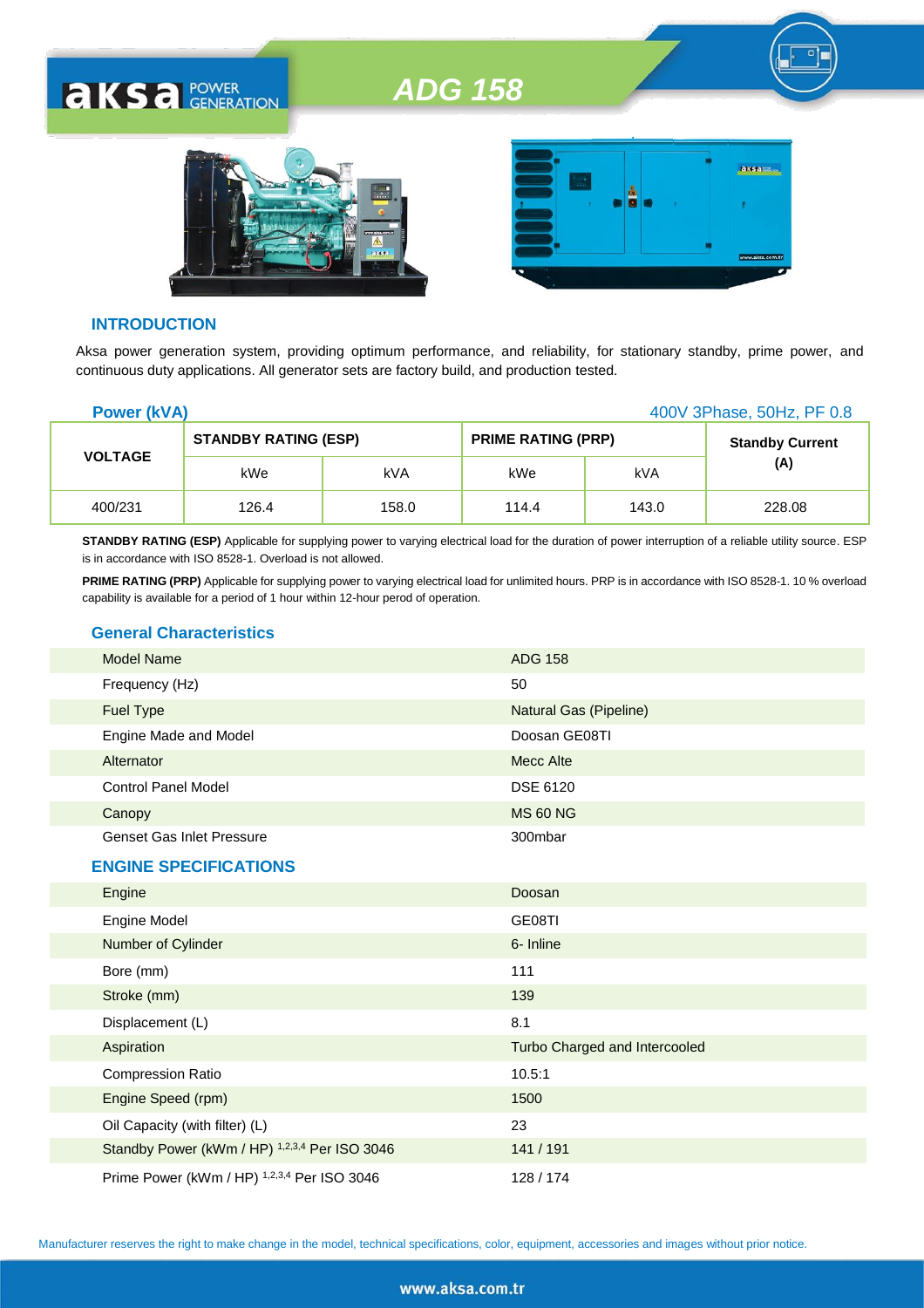| Max. Operating pressure to EPR, mbar            | 68.94                  |
|-------------------------------------------------|------------------------|
| <b>Block Heater QTY</b>                         | $\mathbf 1$            |
| <b>Fuel Type</b>                                | Natural Gas (Pipeline) |
| Injection Type and System                       | Spark-Ignited          |
| <b>Governor System</b>                          | ECU                    |
| Operating Voltage (Vdc)                         | 24                     |
| <b>Cooling Method</b>                           | <b>Water Cooled</b>    |
| Cooling Fan Air Flow (m3/min) 5                 | 210                    |
| Coolant Capacity (engine only) (L)              | 18                     |
| Air Filter                                      | Dry Type               |
| Fuel Cons. With %100 Load (kg/hr / m3/hr) 3,4,6 | 22.8 / 31.8            |
| Fuel Cons. With %75 Load (kg/hr / m3/hr) 3,4,6  | 17.4 / 24.3            |
| Fuel Cons. With %50 Load (kg/hr / m3/hr) 3,4,6  | 12.8/17.8              |
|                                                 |                        |

# **ALTERNATOR CHARACTERISTICS**

**AKSA POWER** 

| Manufacturer                      | Mecc Alte    |
|-----------------------------------|--------------|
| Alternator Made and Model         | ECP 34 1L/4C |
| Frequency (Hz)                    | 50           |
| Power (kVA)                       | 150          |
| Voltage (V)                       | 400          |
| Phase                             | 3            |
| A.V.R.                            | <b>DSR</b>   |
| <b>Voltage Regulation</b>         | $(+/-)1%$    |
| <b>Insulation System</b>          | H            |
| Protection                        | IP23         |
| <b>Rated Power Factor</b>         | 0.8          |
| Weight Comp. Generator (kg)       | 423          |
| Cooling Air (m <sup>3</sup> /min) | 29.2         |
|                                   |              |

### **Canopy Dimensions**

| Length (mm) | 3960 |
|-------------|------|
| Width (mm)  | 1356 |
| Height (mm) | 1958 |

1 Max load and overload ratings based on ISO 3046 gross flywheel power.

2 Technical data based on ISO 3046-1 standards of 77°F(25°C), 14.5Psia (100kPa) and 30% relative humidity.

3 Production tolerances in engines and installed components can account for power variations of ± 5%. Altitude, temperature and excessive exhaust and intake restrictions should be applied to power calculations.

4 All fuel and thermal calculations unless otherwise noted are done at ISO 3046 rated load using LHV for NG of 48.17 MJ/kg.

- 5 At 0.5 in-H2O of Package Restriction at STP
- 6.Volume calculated using density of 0.717 kg/m3 for NG, 0.51 kg/L for LPG

Manufacturer reserves the right to make change in the model, technical specifications, color, equipment, accessories and images without prior notice.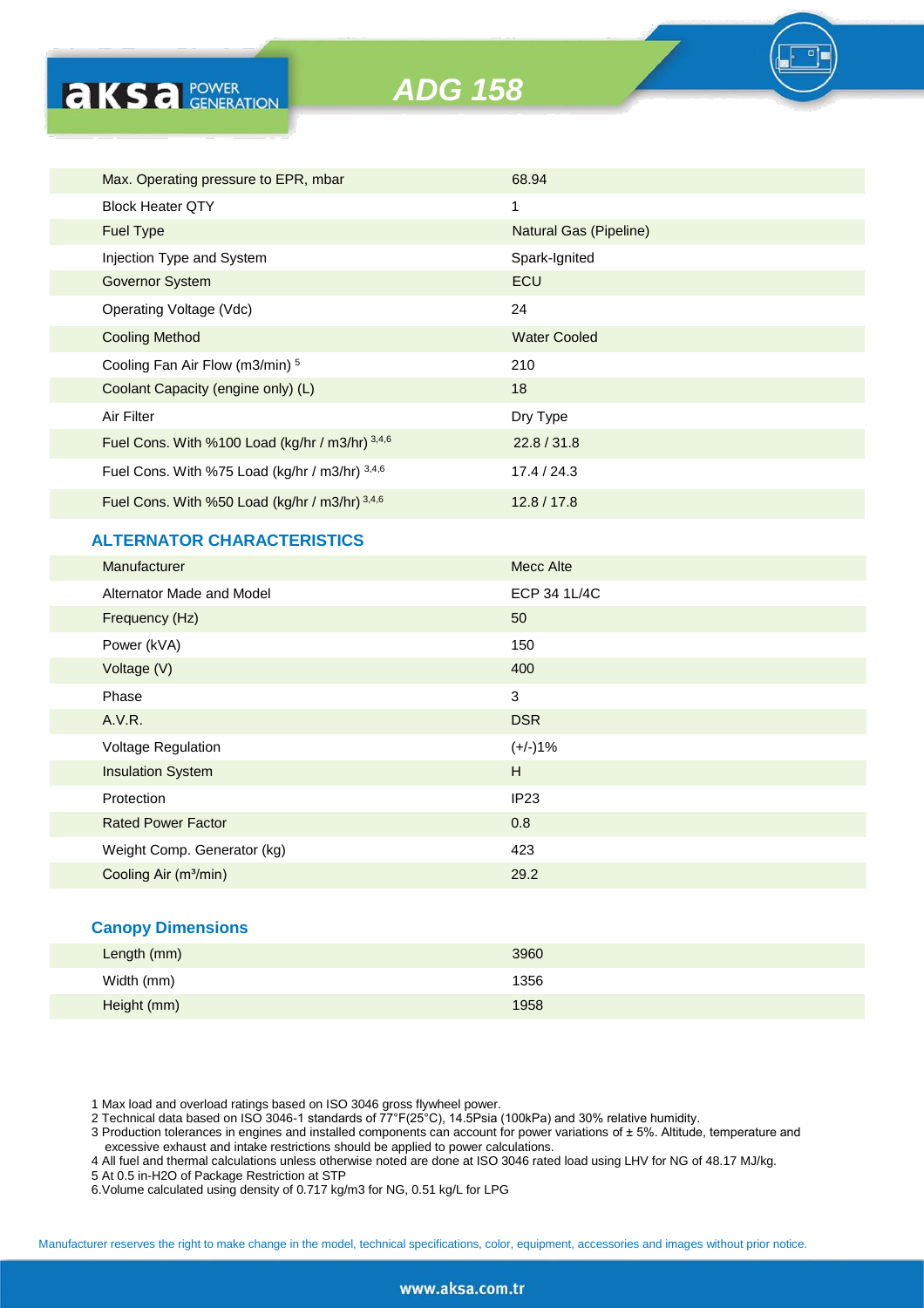# *ADG 158*



- **1.**Steel structures
- **2.** Emergency stop push button
- **3.** Canopy and panels made from powder coated sheet steel.
- **4.** Control panel is mounted on the baseframe. Located at the right side of the generator set
- **5.** Oil could be drained via valve and a hose
- **6.** Exhaust system in the canopy
- **7.** Special large access doors for easy maintanance

**8.** In front and back side special large access doors for easy maintanance

- **8.** Base frame
- **9.** Special large access doors for easy maintanance
- **10.** Lifting points **11.** The cap on the canopy provides easy accsess to radiator cap.
- **12.** Sound proofing materials
- **13.** Plastic air intake pockets.

**INTRODUCTION** Sound-attenuated and weather protective enclosures for generating sets from Aksa, meet event the sound requirements and provide optimum protection from inclement weather and development by our specialist acoustic engineers. Our modular designed sound insulated canopies provide ease of access for servicing and general maintenance and interchangeable components permitting on-site repair. Enclosures are designed to optimize genset cooling performance, providing you with

## **Control Panel**

**AKSA** POWER

| Control Module             | <b>DSE</b>    |
|----------------------------|---------------|
| Control Module Model       | DSE 6120      |
| <b>Communication Ports</b> | <b>MODBUS</b> |



confidence that genset ratings and ambient capability.

- **1.** Menu navigation buttons
- **2.** Close mains button
- **3.** Main Status and instrumentation display
- **4.** Alarm LED's
- **5.** Close generator button
- **6.** Status LED's
- **7.** Operation selecting buttons

#### **Devices**

DSE, model 6120 Auto Mains Failure control modüle, Battery charger input 198-264 volt, output 27,6 V 5 A (24 V) or 13,8 Volt 5A (12V), Emergency stop push button and fuses for control circuits

#### **CONSTRUCTION and FINISH**

Comonents installed in sheet steel enclosure.

Phosphate chemical, pre-coating of steel provides corrosion resistant surface

Polyester composite powder topcoat forms high gloss and extremely durable finish

Lockable hinged panel door provides for easy component access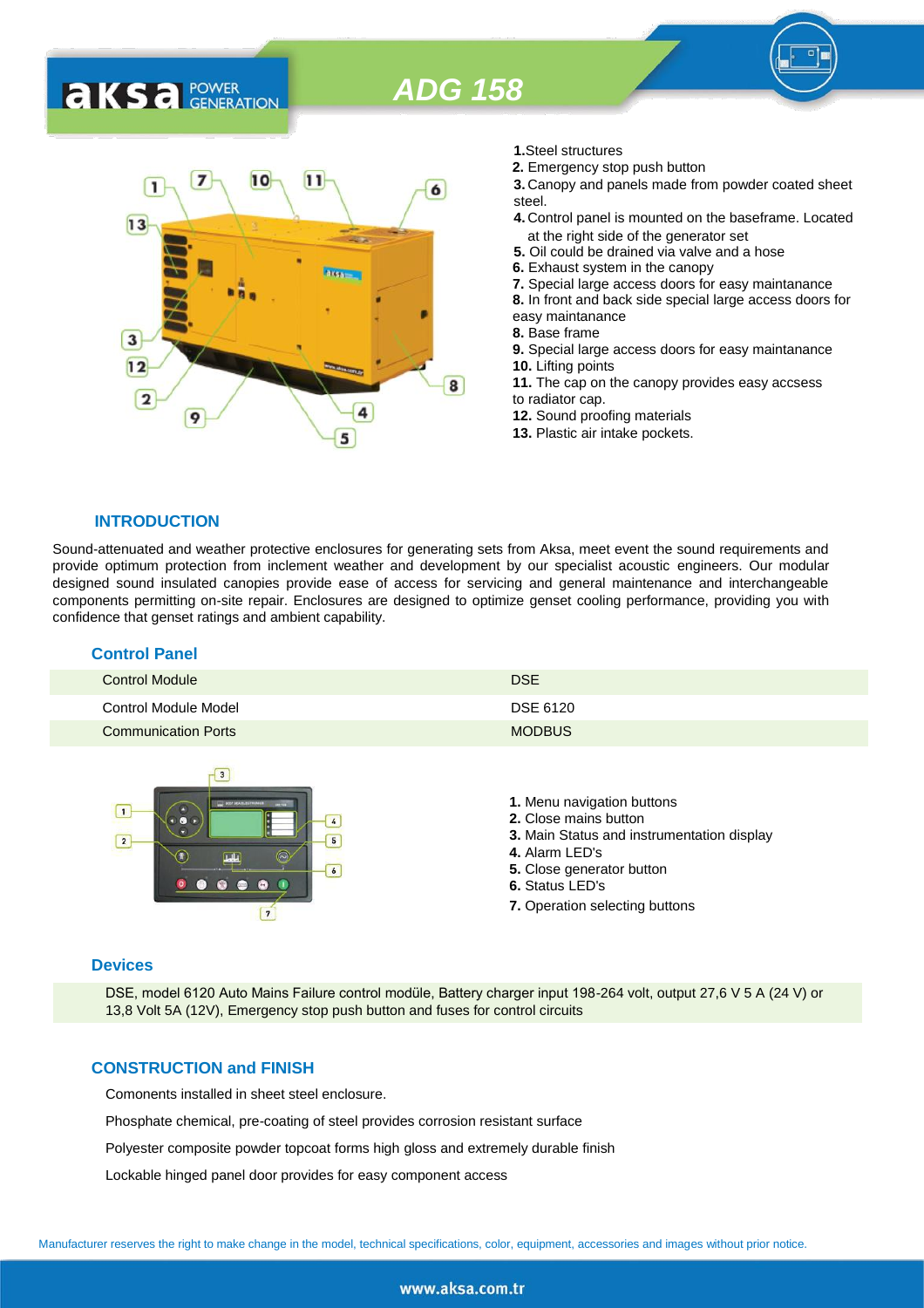

### **INSTALLATION**

**AKS** *C* FOWER

Control panel is mounted on baseframe with steel stand. Located at the right side of the generator set (When you look at the Gen.Set. from Alternator).

# **GENERATING SET CONTROL UNIT**

The DSE 6120 module has been designed to monitor generator frequency, volt, current, engine oil pressure, coolant temperature running hours and battery volts.

Module monitors the mains supply and switch over to the generator when the mains power fails.

The DSE 6120 also indicates operational status and fault conditions, Automatically shutting down the Gen. Set and giving true first up fault condition of Gen. Set failure.The LCD display indicates the fault.

#### **STANDARD SPECIFICATIONS**

- Microprocessor controlled.
- LCD display makes information easy to read
- Automatically transfers between mains (utilty) and generator power.
- Manual programming on front panel.
- User-friendly set-up and button layout. communications via RS232, RS485 and ethernet.
- Remote start.
- Event logging (50) showing date and time.
- Controls: Stop/Reset, Manual, Auto, Test, Start, buttons. An additional push button next to the LCD display is used to scroll through the modules' metering display.

#### **Instruments**

ENGINE Engine speed Oil pressure Coolant temperature Run time Battery volts Configurable timing **GENERATOR** Voltage (L-L, L-N) Current (L1-L2-L3) Frequency Gen.Set ready Gen.Set enabled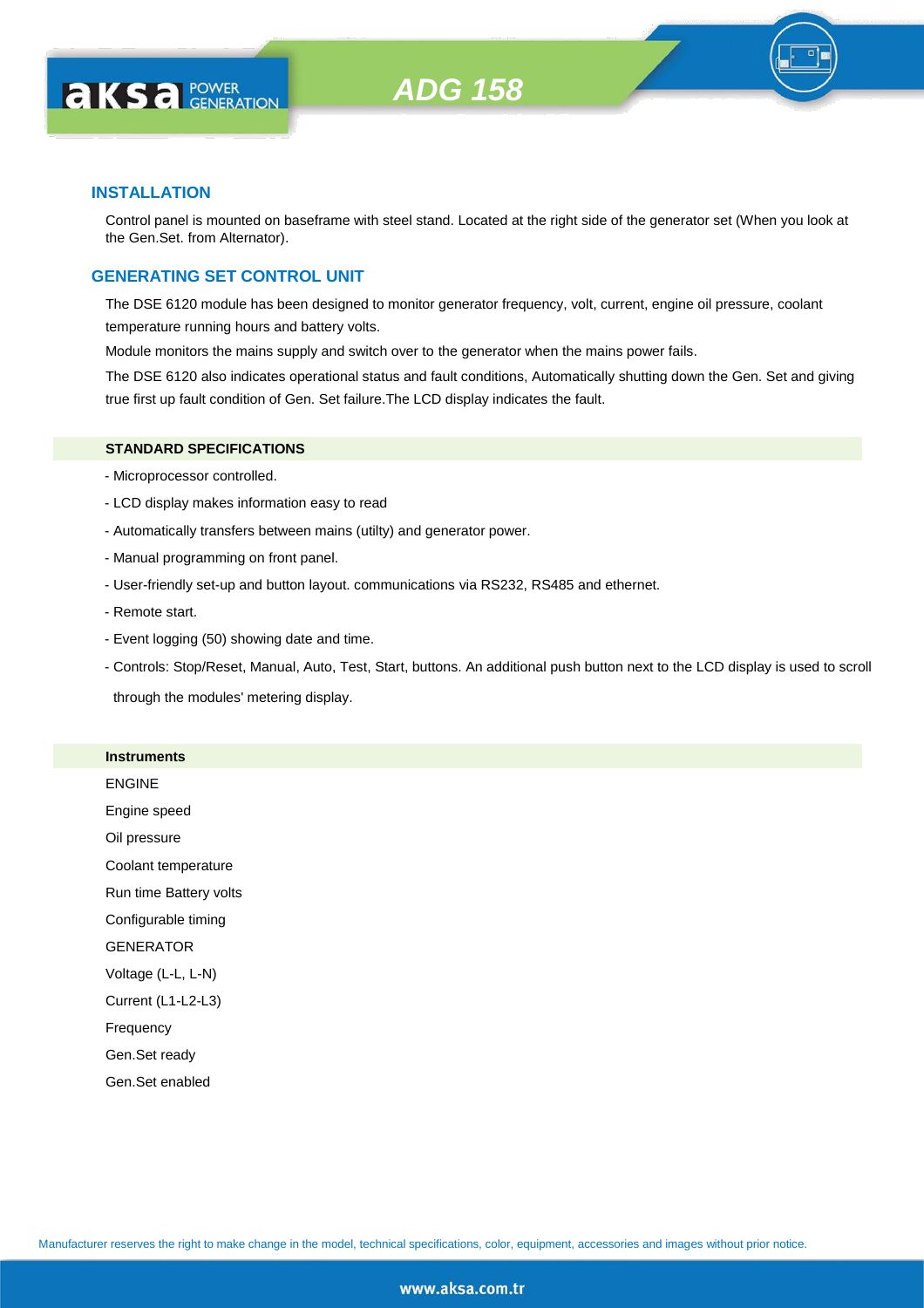

Gen.Set ready Gen.Set enabled WARNING Charge failure Battery Low/High voltage Fail to stop Low/High generator voltage Under/over generator frequency Over /Under speed Low oil pressure High coolant temperature. SHUT DOWNS Fail to start Emergency stop Low oil pressure High coolant temperature Over /Under speed Under/Over generator frequency Under/over generator voltage Oil pressure sensor open ELECTRICAL TRIP Generator over current

#### **Options**

Flexible sensor can be controlled with temperature, pressure, percentage (warning/shutdown/electrical trip) Local setting parameters and monitoring from PC to control module with USB connection (max 6 m)

#### **Standards**

Elecrical Safety / EMC compatibility BS EN 60950 Electrical business equipment BS EN 61000-6-2 EMC immunity standard BS EN 61000-6-4 EMC emission standard

# **STATIC BATTERY CHARGER**

Battery charger is manufactured with switching-mode and SMD technology and it has high efficincy.

Battery charger models' output V-I characteristic is very close to square and output is 5 amper, 13,8 V for 12 volt and 27,6 V for 24 V . Input 198 - 264 volt AC.

The charger is fitted with a protection diode across the output.

Charge fail output is available.

Connect charge fail relay coil between positive output and CF output.

They are equipped with RFI filter to reduce electrical noise radiated from the device Galvanically isolated input and output typically 4kV for high reliability